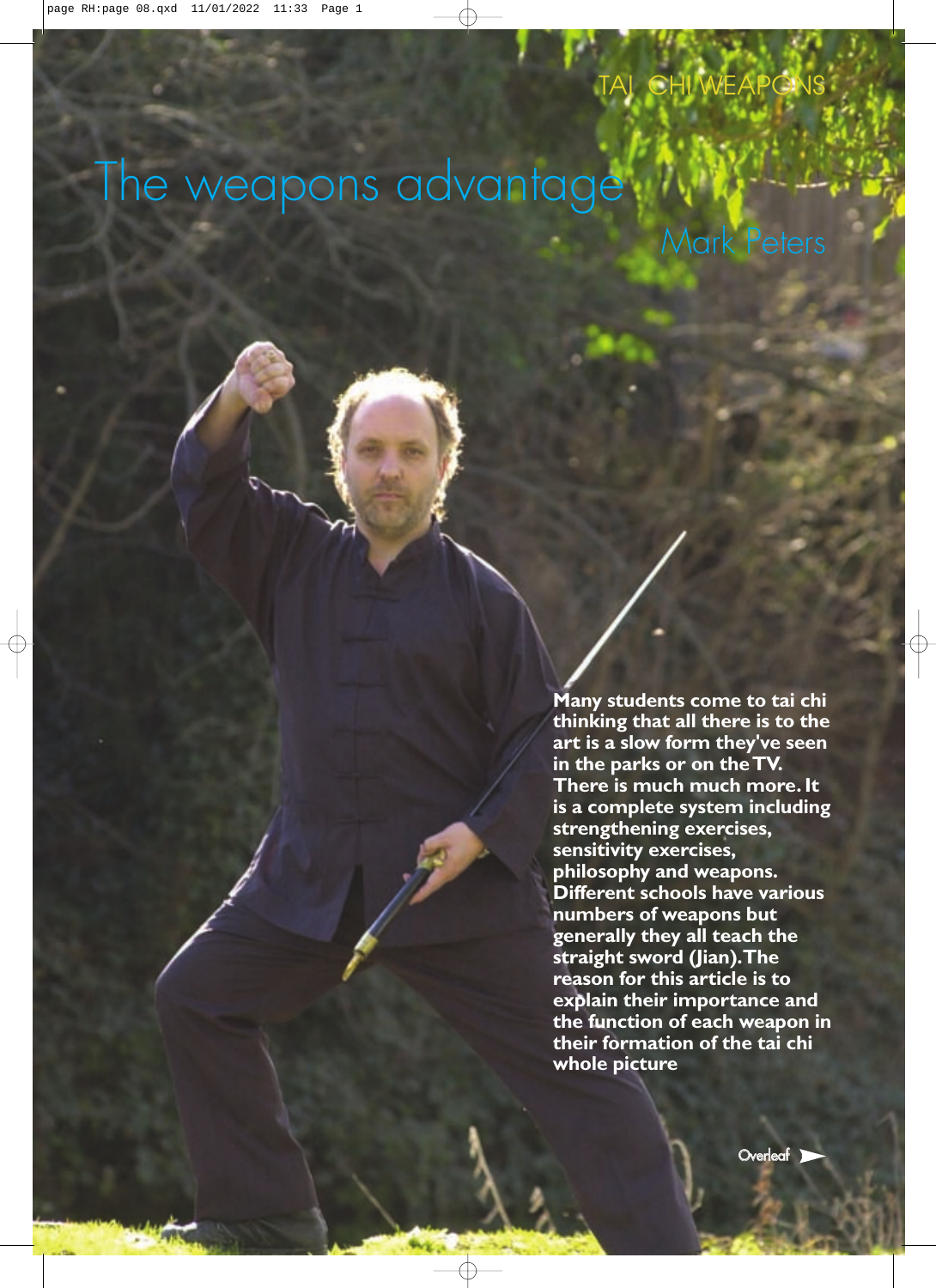I have known schools that teach weapons as a kind of dance; an extra bolt-on to make their system more interesting and lucrative. Let's consider the dictionary have known schools that teach weapons as a kind of dance; an extra bolt-on to make their system more definition for weapon: an instrument of offence or defence (theWordsworth concise English dictionary). I suppose an extremely bad dance could be construed as 'offensive' but I don't think they're quite the same thing.

Different weapons develop different skills or areas of tai chi chuan. Although our school practises straight sword, broad sword, walking stick, staff, spear and fan, I will focus on the most popular three to give a common ground.These are broad sword, spear and straight sword. These are sometimes referred to as the 100 day, 1,000 day and 10,000 day weapons respectively due to their level of complexity to master. I will explore each in turn.

#### Broad-sword or sabre (dao)

We practise the 32 step Yang style form as described in *Weapons of Primordial Pugilism* by Dr. Tseng Ju-Pai. The blade is curved and single edge thereby making it a hacking and slashing weapon.There are two types readily available: a light flimsy one used by wu shu stylists and a more robust one favoured by tai chi chuan (plus other northern Chinese martial art styles) and made in China by Dragon Well. the blade is usually approx. 28" long. As well as the solo form, individual training exercises are used along with partner work for application practice. This weapon uses coiling and extensively trains the waist as the power is needed to draw the blade through flesh or body (please try not to kill any partners in class). This was ostensibly a battlefield weapon but this does not mean it was designed to be wielded and applied as if you are in an Errol Flynn swash-buckling movie. It is important to use the skill of tai chi i.e. sticking, neutralising, redirecting and applying.When blocking a strike this should be done in a sweeping action and with the side of the blade to prevent damage to the cutting edge (the steel wasn't very good quality) in addition to the use of force against force. The circular and spiralling power developed by this weapon is excellent for use in fixed step push-hands, grappling or throwing.

In terms of modern application, the methodology could be applied to almost anything from the new police batons



to an umbrella, walking stick or rolled up newspaper. The techniques can be applied empty hand against empty hand, or empty hand against a weapon to allow resistance training. In addition to this, heavy weapons improve strength and stamina.Yang Cheng Fu is quoted as saying: "The heavier the weapons the more energies are gained." This is probably the most apt weapon to modern day as it



**Mark demonstrates spear technique**

is a close quarters weapon and includes seizing your opponent. It is extremely useful in developing peng jing (ward-off energy), the first and most important underlying energy used in tai chi chuan. It is imperative that awareness of the weapon is developed, as both an extension of the body and improvement of focus. Be aware of the cutting edge as it slices through the air, of the hilt and pommel as striking implements in their own right. Hitting with the butt of the weapon (pommel) is a very painful point strike as well as a method of creating space for the blade to cut through. Wrist locks can also be practised with this section of the weapon and applied to everyday items, even a coke bottle (most likely not a three litre plastic one).We only have to look at aikido to witness the effectiveness of weapons awareness applied effectively in empty hand techniques.

Video clip: https://youtu.be/zavZh4ZUZSU

#### Spear (qiang)

The spear is an excellent strength building weapon and I remember being told stories of practitioners thrusting the tip into heavy sacks and attempting to throw them away to build this power. A tale regarding the spear was told of Yang Ban Hou,Yang Cheng Fu's brother, who it was said, ordered the heads be removed from spears after his daughter was killed during spear play.

The most simple and common introduction to spear training is that purported to have been taught by Yang Cheng Fu and is commonly known as shaking. This involves three or four movements, dependant on how you count. (1) Swing the head and tassel of the spear anti-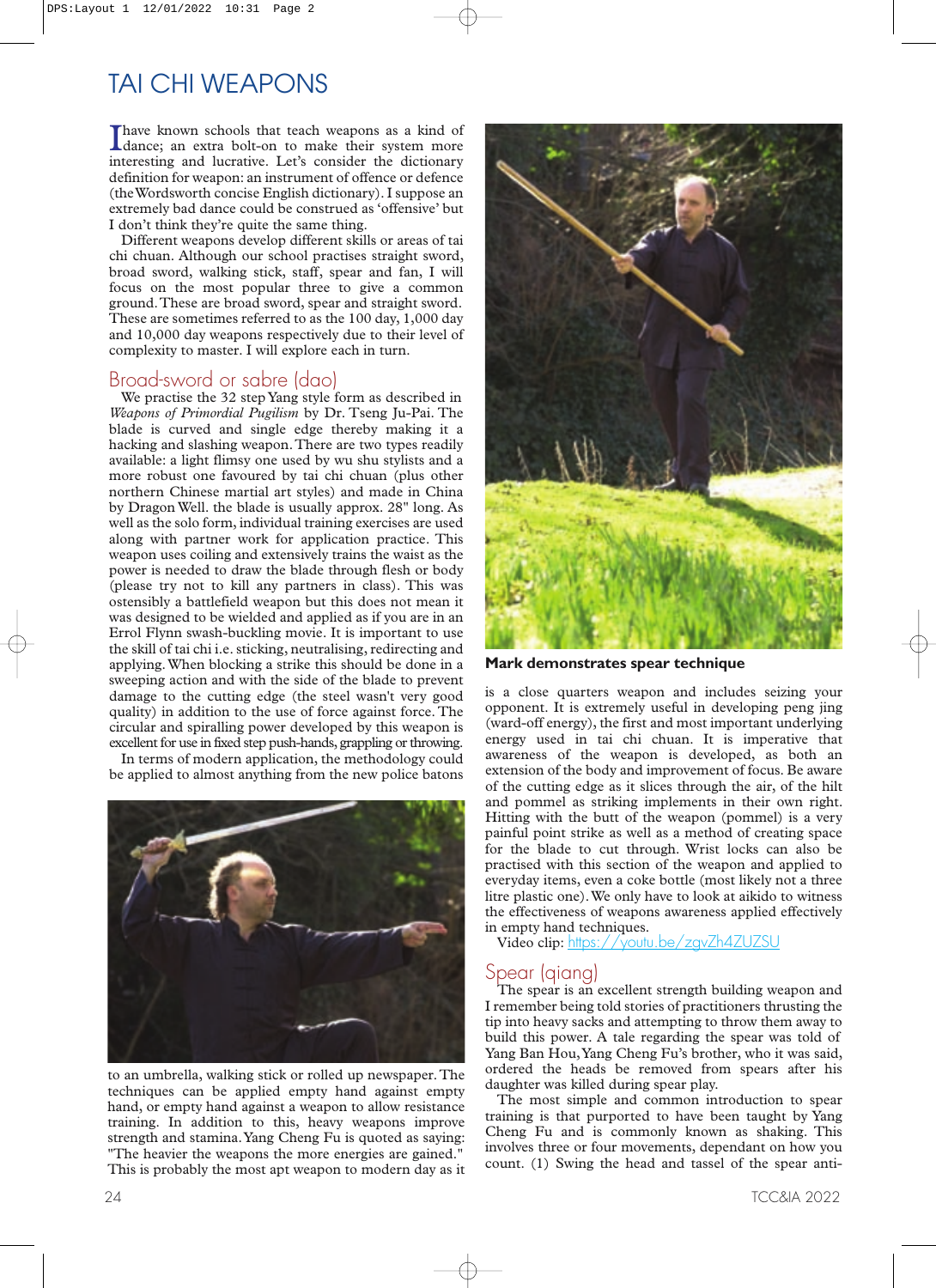

clockwise by turning your waist and wrist and draw a circle. (2) Swing the head and tassel of the spear clockwise by turning your waist and wrist and draw a circle. (3) Thrust the spear forwards sliding it through your left hand. (4) Pull back and press down.The first two movements are blocks and the third a strike. Although simple these movements are fundamental to correct use of the spear.

From here you can build on to two-person spear work and form training. I have been taught a form developed by my teacher, Master Tan Ching Ngee of Singapore, which I find quite aerobic. The extended focus and footwork is ideal for developing advancing and entering skills.The use of ting jing and Fa Jing are apparent and the feeling of energy extension can be compared to form postures such as double push, single whip or left and right toe kick.Twoperson practice should have the flavour of push hands not of FriarTuck and Robin Hood.Techniques to consider are thrusting, controlled deflection and redirection to enter.

The use of same weapon and mixed weapon

training/sparring will develop empty hand skills as well as

weapons awareness. The ability to coil through an opponent's attack and strike at their 'very heart' is a skill especially developed by the extension quality of the spear.

It is said that the red horse hair is used to distract an attacker or their horse (it probably doesn't have the same effect with a car so don't try). It is also said that the hair is to stop blood dripping down the spear shaft and making the user lose grip; I've never put this to the test as you tend to lose students when you stab them. Video clip (Tan Ching Ngee)

<https://youtu.be/9UkeTVxhZB4>

#### Straight sword (Jian)

'Alive hold the sword, dead hold the sabre'.This Chinese idiom means that the broad-sword is rigid and inflexible whereas the straight sword is lively and flowing.

We practise the 54 step form as taught by Professor Cheng Man Ching.This is my teacher's favourite weapon.

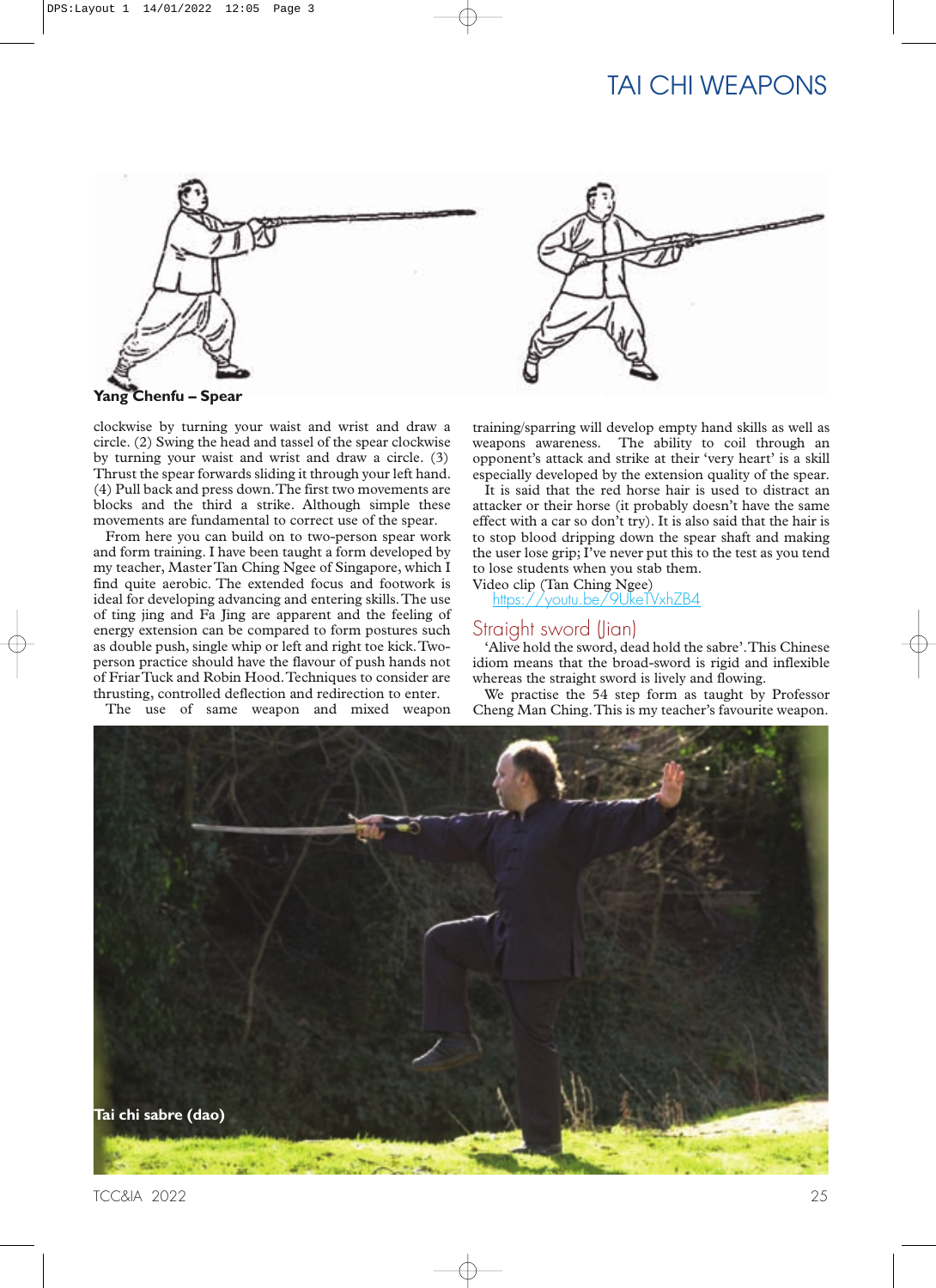We also practice the 13 sword secrets form, developed by Master Tan Ching Ngee, to allow us to focus on the essential methods and hand grips used in proper jian practice. This has long been considered the gentleman's weapon and it has been said that a scholar has to be wellread, and well-versed in fencing. The flavour of sword application is similar to that used in calligraphy. The smooth flow and sweeps require a skilful and light, sensitive grip. It is apparent this weapon requires the highest level of skill and as such is often referred to in Chinese mythology highlighting its importance in their culture. Nigel Sutton referred to this in his book *Applied Tai Chi* where he compares it to the legend of Excalibur. These swords were often called 'bao jian' (precious sword). He stated that Professor Cheng is said to have owned such a sword and was able to pierce holes in coins.

Robert Smith quotes Professor Cheng as saying: "Never put more than four ounces on your opponent and never allow them to put more than four ounces on you." This principle is essential for proper Jian use. To sense your opponents intentions and to offer them nothing is the highest skill in tai chi chuan. Cheng, as with my teacher, lit up at the thought of sword sparring. This sparring is not swash buckling, it has the flavour of free push hands. The combination of ting jing and swift footwork are devastating in action.

The double edge sword is designed to be razor sharp at the tip and be progressively blunter towards the hilt as the blade thickens. This tapered thickness allows for a spring like quality, as with peng, and reduces the risk of the opponent finding your centre. It is designed to stick and deflect lightly then slash swiftly at vulnerable areas e.g. ankle tendons or thumbs. Sparring brings a new life to the weapon and in turn your empty hand techniques. The most apparent skill developed would be fast effective footwork which is essential for quick and effective combat. Moving from standard push hands to striking is a natural progression developed by straight sword methodology.

A notable characteristic of the straight sword is the form of the free hand. This is held with the index and middle finger extended and the ring and little fingers bent and held by the thumb. This is commonly known as 'secret sword hand' and some say is used for striking vital points, in fact; one exponent states that it is used to conceal a knife. A more practical interpretation is that it is used to balance the body and focus the chi; the whole body must have yin and yang, full and empty, and therefore no life in the other hand would brake the principles of tai chi chuan.

Video clips: https://youtu.be/8T|l5OxIO Q and <https://youtu.be/CGAG8MF89mo>

#### Essential skills

Each weapon develops essential tai chi skills and highlights them for correct use in all areas of this wondrous, multi-faceted art.The many energies including sticking, neutralising, understanding, redirecting and applying, find their place. Search out a teacher that knows and can apply their weapons, not just hang them on a wall. Here are a few simple rules to follow if you are talking to a potential teacher:

- 1. research the art
- 2. ask their background, teachers etc.
- 3. check if they are members of the relevant governing body – for tai chi it is the BCCMA and TCUGB
- 4. test their knowledge and application.
- 5. Or just pay me..!



**Mark Peters demonstrates broad sword (dao)**

*This article is an extract from the book:* The view from the back of the class *available from the TCUGB shop and Amazon.*

Mark Peters is the principle instructor for Kai Ming Association for tai chi chuan in the Midlands. He is the regional representative for the BCCMA, and World Tai Chi Federation (based in Taiwan); he is also the chairman of the TCUGB. Kai Ming can be contacted on: Tel/whatsapp: +44(0)7831 743737 web:<http://www.Kaiming.co.uk>